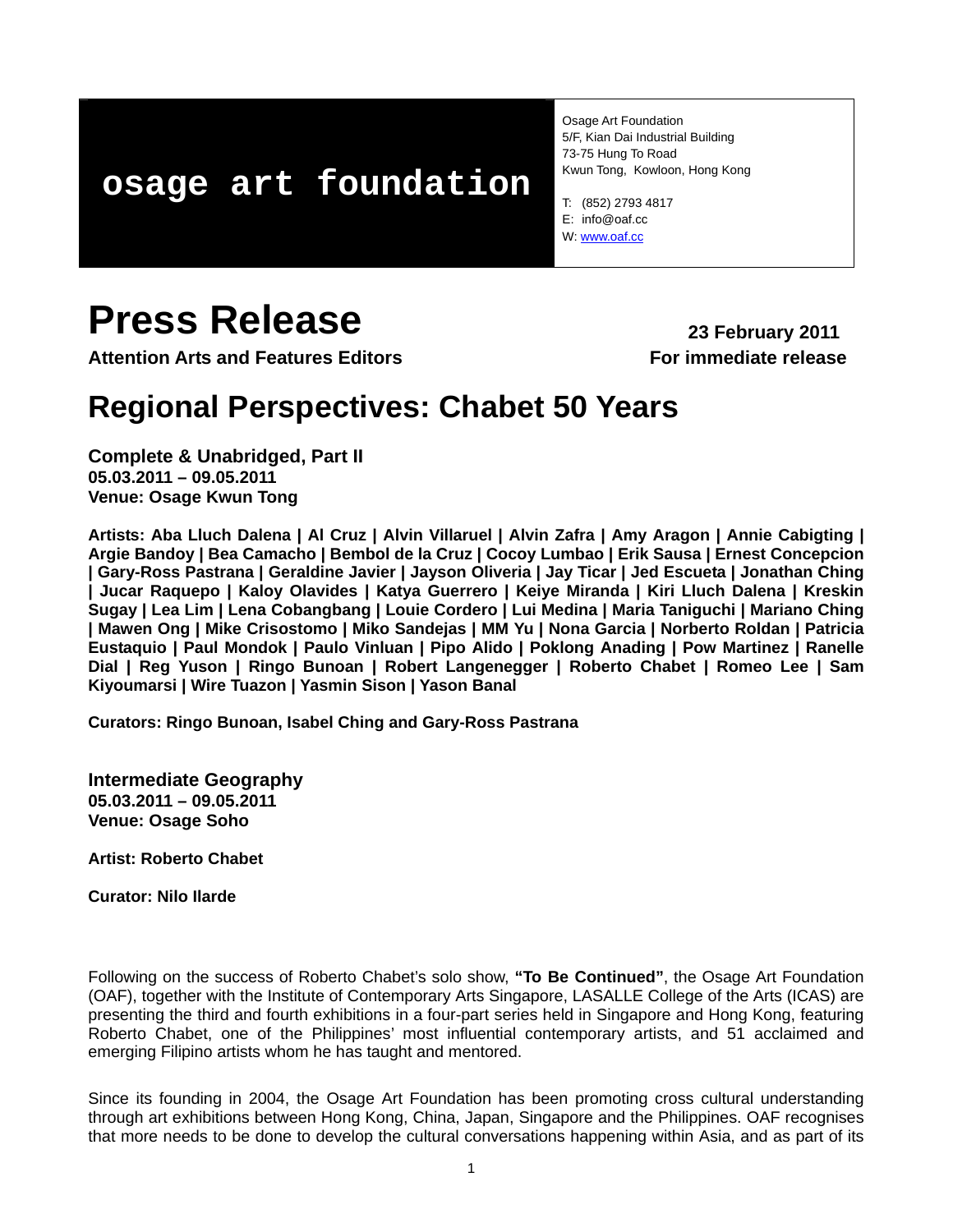mission to foster a deeper regional consciousness of the arts, OAF has launched a new platform, called **"Regional Perspectives"**, and is initiating it with this four-part exhibition series. These exhibitions will establish new precedents in making the case that certain key artists from the region have a larger international significance.



Roberto Chabet, **COMPLETE & UNABRIDGED**, 2010, Neon, plywood, metal bracket, transformer, 488cm X 30cm X 17cm

**"Complete & Unabridged, Part II",** which opens at Osage Kwun Tong on 4 March (**"Part I"** opened in Singapore at ICAS on 17 February), is a major exhibition of over 50 contemporary artists from the Philippines, all of whom studied with or were mentored by Roberto Chabet at the University of the Philippines, College of Fine Arts, or at key artist-run spaces in Manila. Curated by Ringo Bunoan, Isabel Ching and Gary-Ross Pastrana, the wide range of works featured in the exhibition include painting, drawing, collage, sculpture, installation, photography, and video. Reflecting the diversity of interests and practices in Philippine art today, they are connected by a continuing discussion on alternative forms and ways of thinking about art — issues that Chabet has consistently raised through his own art, his curated exhibitions and teachings.

Alongside the opening of **"Complete & Unabridged, Part II"** in Hong Kong will be "**Intermediate Geography"** at Osage Soho. This installation was first displayed in 2005 as part of Chabet's series of annual simultaneous exhibitions at Finale Art Gallery and West Gallery at SM Megamall in Manila, and will be reconstructed for Osage Soho. "**Intermediate Geography**" is like a reminder of the dichotomies between the known and the unknowable; the expressible and the inexpressible; private and public; oneself and the other; art and non-art.

Since his first exhibition in 1961, Chabet has been instrumental in establishing the foundations for contemporary practice in the Philippines. His works, ranging from painting, drawing, collage, sculpture, to installation, resist easy categorisation. Using mostly ordinary and found material, he takes an inclusive approach to art, searching for the sublime not just in abstract ideas but also in the immediacy of the quotidian and the commonplace. Beyond the



Roberto Chabet, **Intermediate Geography (detail)**, 2005 / 2011, Oil on canvas, 35.5cm X 43.6cm X 7.6cm Photo courtesy of Roberto Chabet

significance of his artistic practice, these exhibitions will also explore Chabet's influence as a curator and educator.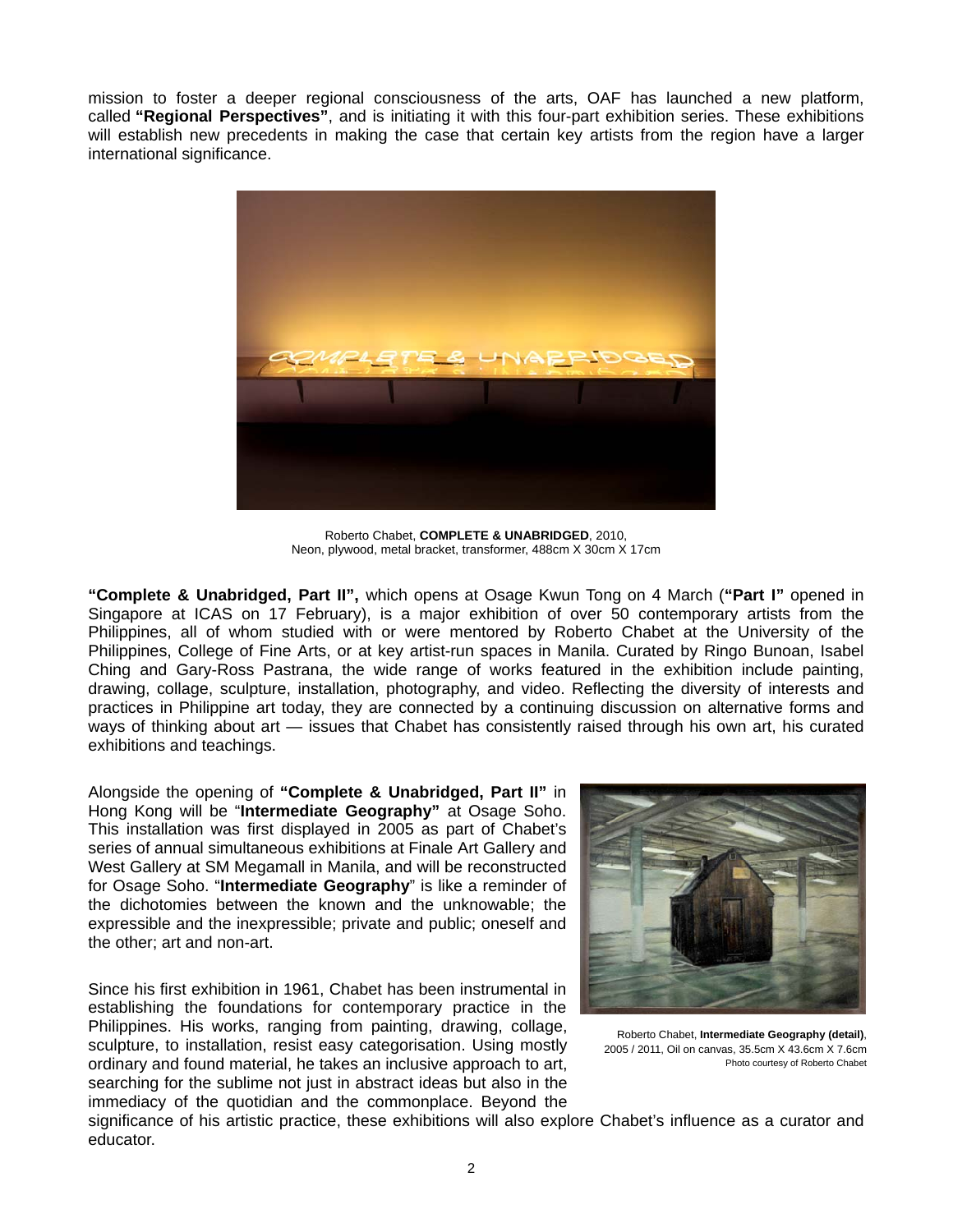The solo exhibition "**To Be Continued**", which opened 13 January at the Institute of Contemporary Arts Singapore, is a historic presentation of the artist's work and career. It brought together for the first time several of the artist's signature installations u sing plywood, neon, and various found objects.

At the op ening, Ringo Bunoan, one of the exhibition curators said: "We are very happy that this show has been realised after all the hard work and preparations. A majority of his works were lost and were reconstructed based on photographs, so it was very moving for all of us working on the project to see the works finally installed at the ICAS."

elaborated on the importance of the show: "This exhibition is Bunoan furthe the first time Mr. Chabet's works are being shown to audiences outside Manila, and it provides an opportunity for others to see a different facet of Philippine art, one that challenges common and stereotype representations."



 Left: Ringo Bunoan, Curator; Agnes Lin, Director of OAF; Her Excellency, Ambassador Minda Calaguian Cruz; Charles Merewether, Director of ICAS and Professor Alastair Pearce-President of LASALLE College of the Arts courtesy of ICAS

#### Charles Merewether, Director of ICAS, said

that the Chabet exhibition series was a great way to kick off the new year for the Institute, and it sets a standard for projects at ICAS. In anticipation of the group show, "**Complete & Unabridged, Part I**", Merewether commented that it was very fitting for Chabet to have his first show outside Manila at an arts college, given his significant contributions as an educator.

Lee Weng Choy, Director of Projects, Research & Publications, OAF, believes that "it is crucial to bring significant artists from countries in Asia to wider audiences across the region, to spur further debate and discussion, and through talks or publications, build a base of knowledge that is shared throughout the region and the world. We hope with projects like the Chabet series of exhibitions, we can contribute to the development of the arts in Asia."

Agnes Lin, founder of OAF, added: "In order for contemporary art in Asia to develop further, it's also important that there be a wide-base of support. Art is a social responsibility, and OAF feels that it and other arts organisations have a role to play in lobbying for more resources for the arts, from the government, corporations as well as private sponsors."



Installation View of "To Be Continued" Courtesy of At Maculangan / Pioneer Studio, Manila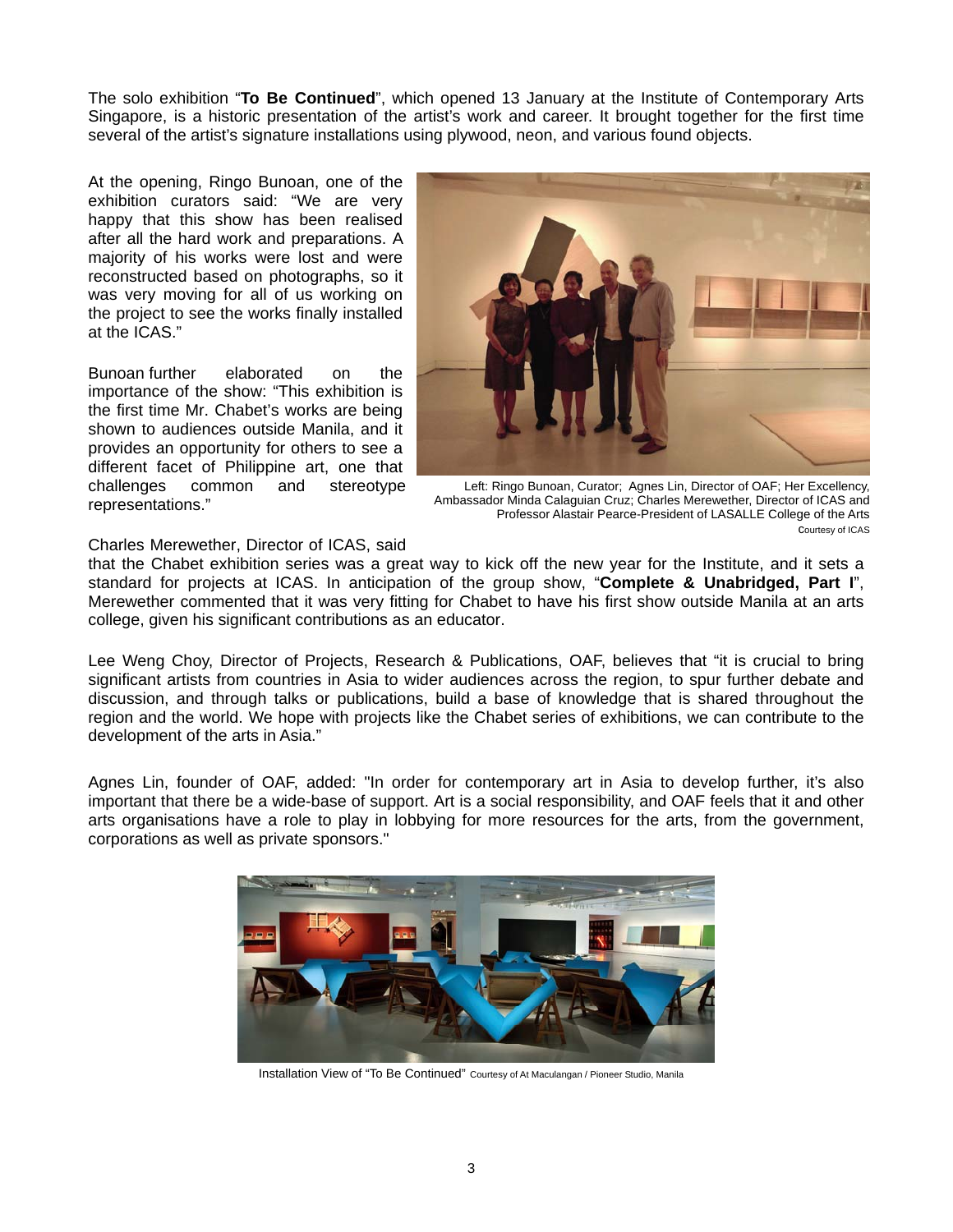"**To Be Continued**", "**Intermediate Geography**" and "**Complete & Unabridged, Parts I and II**" are part of **"Chabet 50 Years"**, a series of projects organised by King Kong Art Projects Unlimited throughout 2011 – 2012 at various venues in Singapore, Hong Kong and Manila in celebration of fifty years of Chabet's pioneering conceptual work and his role in shaping Philippine contemporary art.

The Asian Cultural Council (ACC) is pleased to reconnect with Mr. Chabet as one of the partner organizations of "**Regional Perspectives: Chabet 50 Years**". Mr. Chabet is one of the first artists from the Philippines to receive a fellowship from the ACC in 1967, which supported him to travel to the United States to observe museum practices in preparation for his appointment as the founding museum director of the Cultural Center for the Philippines in 1968. Founded in 1963 by John D. Rockefeller III, the primary emphasis of the ACC is on providing individual fellowship grants to arts professionals from Asia to undertake study, research, observation and creative work abroad.

 $-$  END  $-$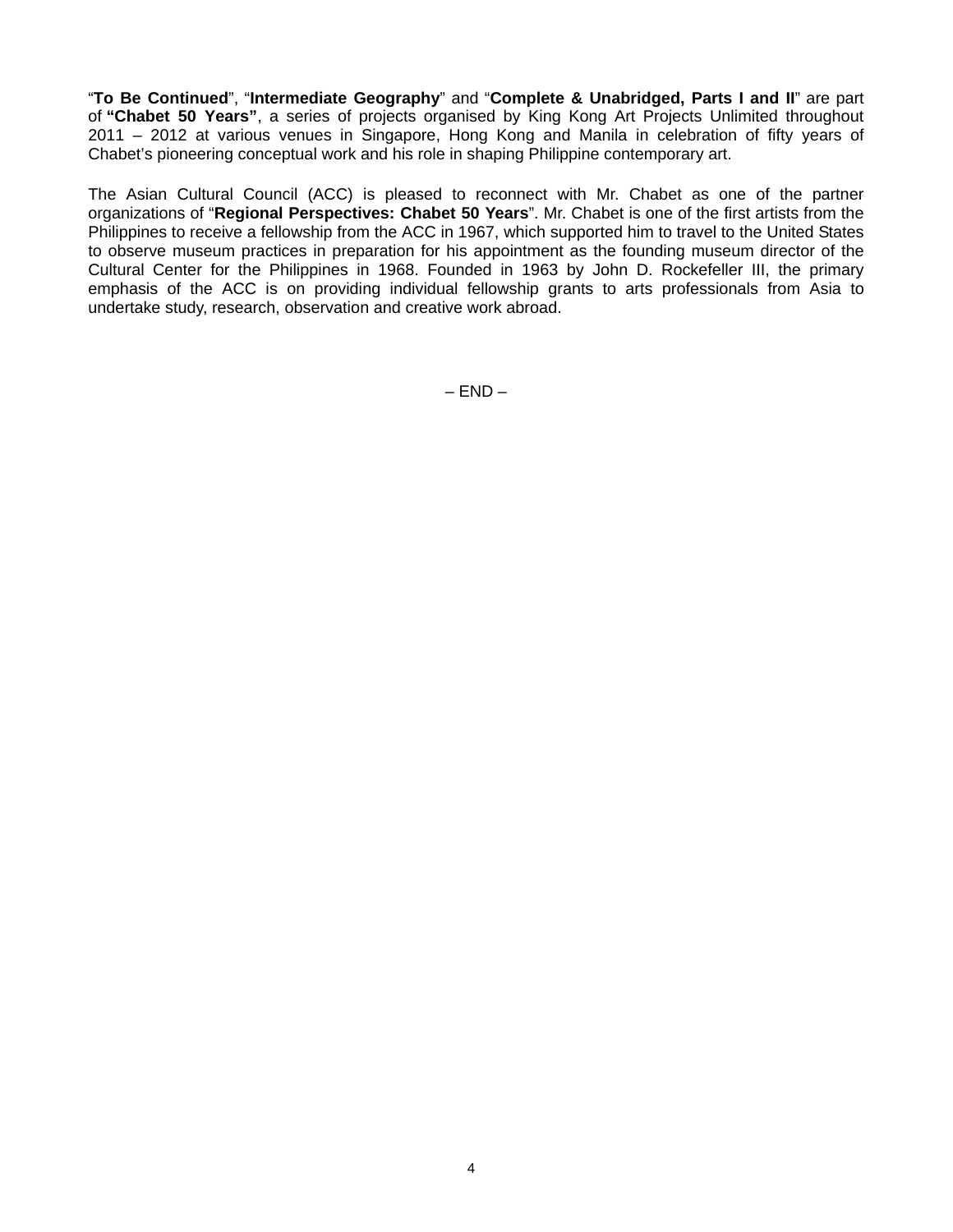# **Past exhibition: TO BE CONTINUED**

| Artist:                     | Roberto Chabet                                              |
|-----------------------------|-------------------------------------------------------------|
| Curators:                   | Ringo Bunoan, Isabel Ching and Nilo Ilarde                  |
| <b>Exhibition Duration:</b> | 14 January 2011 till 11 February 2011                       |
|                             | Opening Reception: 13 January 2011 (Thursday), 6:30pm - 9pm |

#### **Past event: Curators' Talk**

| Date:                                                            | 14 January 2011 (Friday)                                                                                                                     |  |  |  |
|------------------------------------------------------------------|----------------------------------------------------------------------------------------------------------------------------------------------|--|--|--|
| Time:                                                            | 5pm - 7pm                                                                                                                                    |  |  |  |
| Venue:                                                           | Room #F201, LASALLE College of the Arts                                                                                                      |  |  |  |
|                                                                  | 1 McNally Street, Singapore 187940                                                                                                           |  |  |  |
| Language:                                                        | English                                                                                                                                      |  |  |  |
| Participants:                                                    | Respondent:<br>Ahmad bin Mashadi Head of National University of Singapore Museum                                                             |  |  |  |
|                                                                  |                                                                                                                                              |  |  |  |
|                                                                  | Speakers:                                                                                                                                    |  |  |  |
| Ringo Bunoan Artist, curator, writer and researcher.             |                                                                                                                                              |  |  |  |
|                                                                  | Isabel Ching Independent curator and adjunct lecturer in the Masters of Asian Art Histories<br>Department at the LASALLE College of the Arts |  |  |  |
|                                                                  | Moderators:                                                                                                                                  |  |  |  |
| Lee Weng Choy Director of Projects, Research & Publications, OAF |                                                                                                                                              |  |  |  |
|                                                                  | Charles Merewether Director of Institute of Contemporary Arts Singapore                                                                      |  |  |  |

## **COMPLETE & UNABRIDGED PART I**

| Artists:                    | Agnes Arellano   Bernardo Pacquing   Bert Antonio   Crispin Villanueva Jr.   Dan<br>Raralio   Elaine Roberto-Navas   Felix Bacolor   Francesca Enriquez   Gaston<br>Damag   Gerardo Tan   Jet Melencio   Jojo Serrano   Jonathan Olazo   Juan<br>Alcazaren   Juni Salvador   Lani Maestro   Mona Santos   Nilo Ilarde   Pardo de<br>Leon   Popo San Pascual   Raul Rodriguez   RM de Leon   Roberto Chabet   <br>Rock Drilon   Ronald Achacoso   Soler Santos   Retired Artist   Trek Valdizno   <br>Waling Waling Gorospe   Yolanda Perez-Johnson |  |
|-----------------------------|----------------------------------------------------------------------------------------------------------------------------------------------------------------------------------------------------------------------------------------------------------------------------------------------------------------------------------------------------------------------------------------------------------------------------------------------------------------------------------------------------------------------------------------------------|--|
| Curators:                   | Ringo Bunoan, Isabel Ching and Gary-Ross Pastrana                                                                                                                                                                                                                                                                                                                                                                                                                                                                                                  |  |
| Venue:                      | Institute of Contemporary Arts Singapore (ICAS), LASALLE College of the Arts                                                                                                                                                                                                                                                                                                                                                                                                                                                                       |  |
| Address:                    | 1 McNally Street, Singapore 187940                                                                                                                                                                                                                                                                                                                                                                                                                                                                                                                 |  |
| <b>Exhibition Duration:</b> | 18 February 2011 till 26 March 2011                                                                                                                                                                                                                                                                                                                                                                                                                                                                                                                |  |
| Opening Reception:          | 17 February 2011 (Thursday), 6:30pm - 9pm                                                                                                                                                                                                                                                                                                                                                                                                                                                                                                          |  |
| Hours:                      | Tues - Sun: 10:00am - 6:00pm (except Public Holidays)                                                                                                                                                                                                                                                                                                                                                                                                                                                                                              |  |
| Tel:                        | (+65) 6496 5070                                                                                                                                                                                                                                                                                                                                                                                                                                                                                                                                    |  |

### **Past event: Artist's Talk**

| Date:     | 18 February (Friday)                                                         |  |
|-----------|------------------------------------------------------------------------------|--|
| Time:     | 4:00 <sub>pm</sub>                                                           |  |
| Venue:    | Room F202, Blck F, Level 2.                                                  |  |
|           | Institute of Contemporary Arts Singapore (ICAS), LASALLE College of the Arts |  |
|           | 1 McNally Street, Singapore 187940                                           |  |
| Language: | English                                                                      |  |
| Artist:   | Lani Maestro, Artist                                                         |  |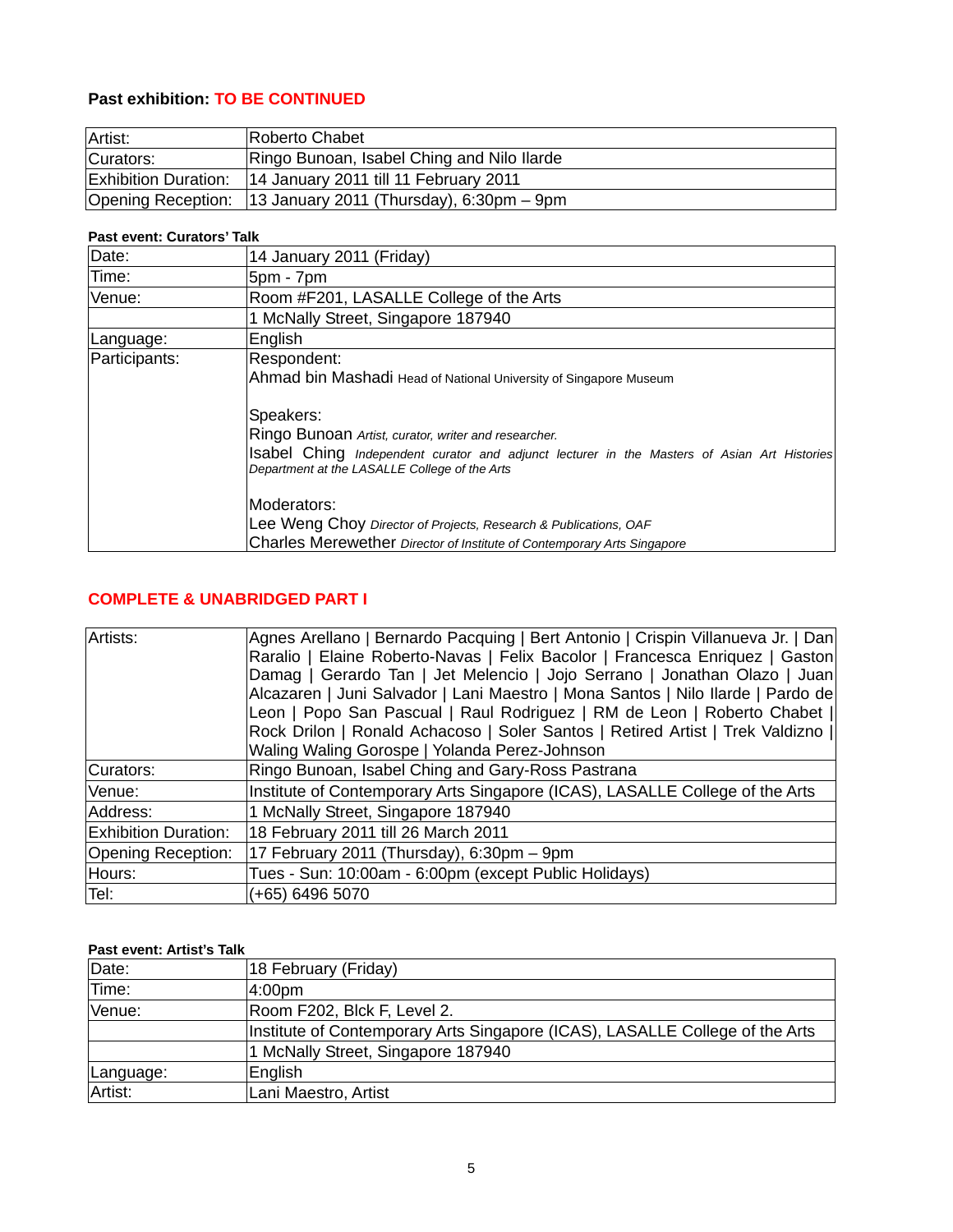### **COMPLETE AND UNABRIDGED PART II**

| Artists:                    | Aba Lluch Dalena   Al Cruz   Alvin Villaruel   Alvin Zafra   Amy Aragon   Annie<br>Cabigting   Argie Bandoy   Bea Camacho   Bembol de la Cruz   Cocoy Lumbao   <br>Erik Sausa   Ernest Concepcion   Gary-Ross Pastrana   Geraldine Javier  <br>Jayson Oliveria   Jay Ticar   Jed Escueta   Jonathan Ching   Jucar Raquepo   <br>Kaloy Olavides   Katya Guerrero   Keiye Miranda   Kiri Lluch Dalena   Kreskin<br>Sugay   Lea Lim   Lena Cobangbang   Louie Cordero   Lui Medina   Maria<br>Taniguchi   Mariano Ching   Mawen Ong   Mike Crisostomo   Miko Sandejas  <br>MM Yu   Nona Garcia   Norberto Roldan   Patricia Eustaquio   Paul Mondok   <br>Paulo Vinluan   Pipo Alido   Poklong Anading   Pow Martinez   Ranelle Dial   Reg<br>Yuson   Ringo Bunoan   Robert Langenegger   Roberto Chabet   Romeo Lee   <br>Sam Kiyoumarsi   Wire Tuazon   Yasmin Sison   Yason Banal |
|-----------------------------|-----------------------------------------------------------------------------------------------------------------------------------------------------------------------------------------------------------------------------------------------------------------------------------------------------------------------------------------------------------------------------------------------------------------------------------------------------------------------------------------------------------------------------------------------------------------------------------------------------------------------------------------------------------------------------------------------------------------------------------------------------------------------------------------------------------------------------------------------------------------------------------|
| Curators:                   | Ringo Bunoan, Isabel Ching and Gary-Ross Pastrana                                                                                                                                                                                                                                                                                                                                                                                                                                                                                                                                                                                                                                                                                                                                                                                                                                 |
| Venue:                      | Osage Kwun Tong                                                                                                                                                                                                                                                                                                                                                                                                                                                                                                                                                                                                                                                                                                                                                                                                                                                                   |
| Address:                    | 5/F, Kian Dai Industrial Building, 73-75 Hung To Road, Kwun Tong, Kowloon,<br>Hong Kong                                                                                                                                                                                                                                                                                                                                                                                                                                                                                                                                                                                                                                                                                                                                                                                           |
| <b>Exhibition Duration:</b> | 5 March 2011 till 9 May 2011                                                                                                                                                                                                                                                                                                                                                                                                                                                                                                                                                                                                                                                                                                                                                                                                                                                      |
| Opening Reception:          | $4$ March 2011 (Friday), 6pm – 8pm                                                                                                                                                                                                                                                                                                                                                                                                                                                                                                                                                                                                                                                                                                                                                                                                                                                |
| Hours:                      | Mon - Sun: 10:00am - 7:00pm                                                                                                                                                                                                                                                                                                                                                                                                                                                                                                                                                                                                                                                                                                                                                                                                                                                       |
| Tel:                        | (+852) 2793 4817                                                                                                                                                                                                                                                                                                                                                                                                                                                                                                                                                                                                                                                                                                                                                                                                                                                                  |

# **Artist Talk-Workshop: "Navigating Metaphors with Yason Banal"**

| Date:     | 5 March 2011 (Saturday)                                                                |
|-----------|----------------------------------------------------------------------------------------|
| Time:     | 10:30am to 12:00 noon                                                                  |
| Venue:    | Osage Kwun Tong                                                                        |
|           | 5/F, Kian Dai Industrial Building, 73 - 75 Hung To Road, Kwun Tong, Hong Kong          |
| Language: | English                                                                                |
| Artist:   | Yason Banal Professor at University of the Philippines Film Institute, Artist, Curator |

#### **Forum: "Chabet in Three and Four Dimensions"**

| Date:         | 5 March 2011 (Saturday)                                                                                                                      |  |  |
|---------------|----------------------------------------------------------------------------------------------------------------------------------------------|--|--|
| Time:         | 4pm                                                                                                                                          |  |  |
| Venue:        | Osage Kwun Tong                                                                                                                              |  |  |
|               | 5/F, Kian Dai Industrial Building, 73 - 75 Hung To Road, Kwun Tong, Hong Kong                                                                |  |  |
| Language:     | English                                                                                                                                      |  |  |
| Participants: | Speakers:                                                                                                                                    |  |  |
|               | John Batten Writer, art critic, curator and organiser                                                                                        |  |  |
|               | Ringo Bunoan Artist, curator, writer and researcher                                                                                          |  |  |
|               | Isabel Ching Independent Curator and adjunct lecturer in the Masters of Asian Art Histories<br>Department at the LASALLE College of the Arts |  |  |
|               | Ark Fongsmut Curator at Bangkok University Gallery                                                                                           |  |  |
|               | Gary-Ross Pastrana Artist, organiser and co-founder of Future Prospects art space, Manila                                                    |  |  |
|               | Moderators:                                                                                                                                  |  |  |
|               | Charles Merewether Director of Institute of Contemporary Arts Singapore                                                                      |  |  |
|               | Lee Weng Choy Director of Projects, Research & Publications, OAF                                                                             |  |  |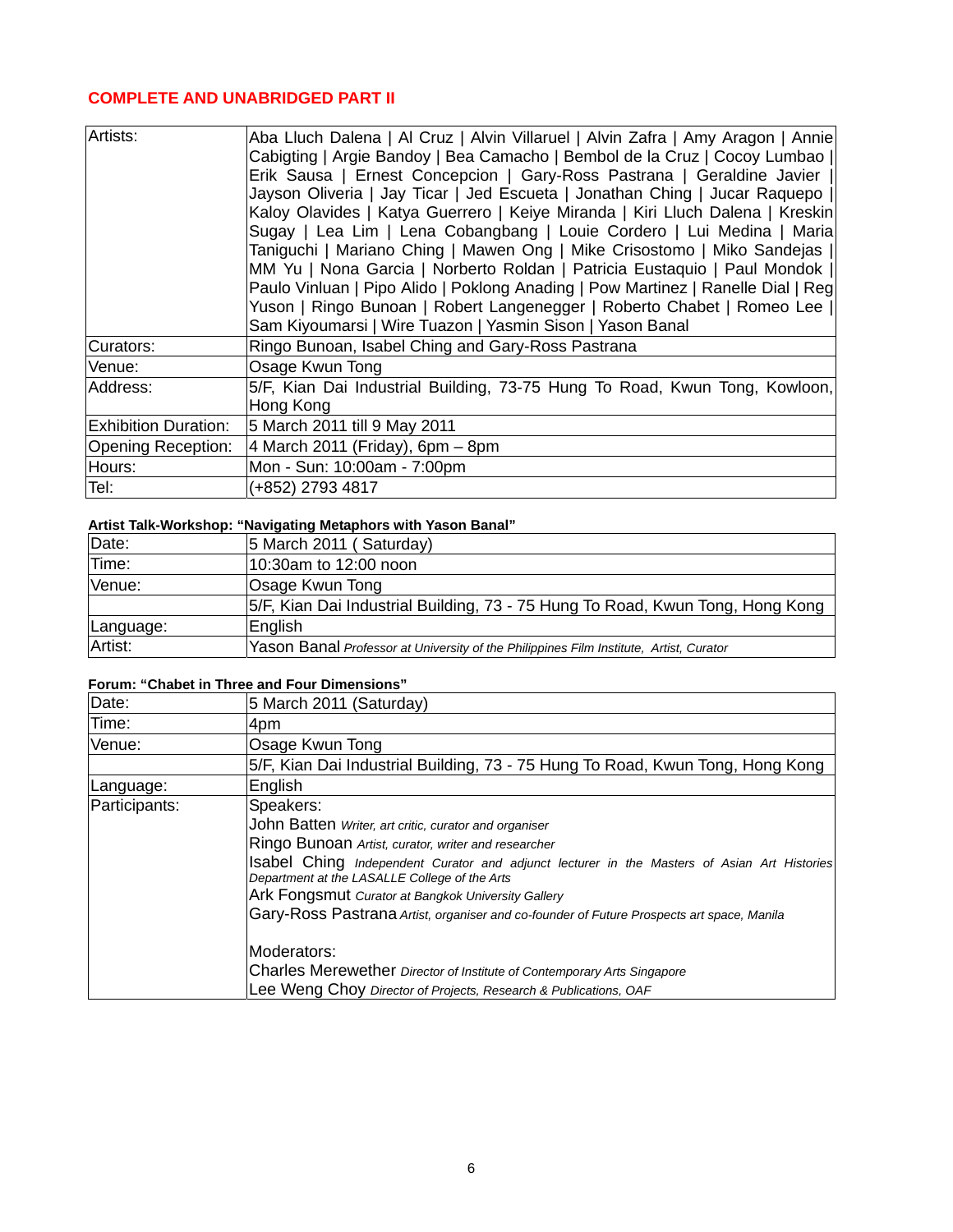# **INTERMEDIATE GEOGRAPHY**

| Artist:                     | <b>Roberto Chabet</b>                                                    |
|-----------------------------|--------------------------------------------------------------------------|
| Curator:                    | Nilo Ilarde                                                              |
| Venue:                      | Osage Soho                                                               |
| Address:                    | 45 Caine Road, L/G Shop 1, Corner Old Bailey St, Soho Central, Hong Kong |
| <b>Exhibition Duration:</b> | 5 March 2011 till 9 May 2011                                             |
| Hours:                      | Mon - Sat: 10:30am - 7:30pm                                              |
|                             | Sun: 12:00pm - 5:00pm                                                    |
| Tel:                        | (+852) 2537 0688                                                         |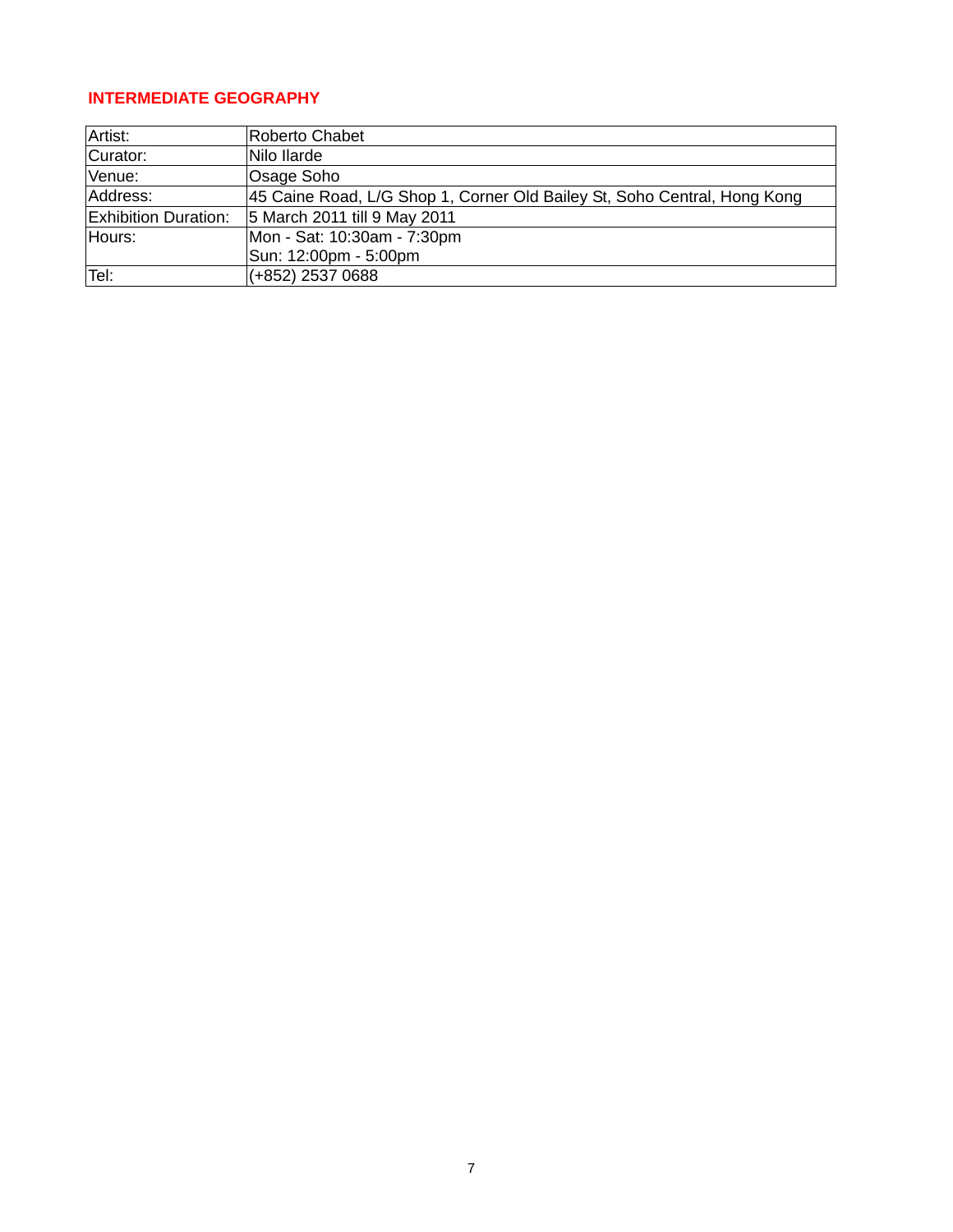#### **ABOUT ROBERTO CHABET**

Roberto Chabet is a pioneering Filipino conceptual artist. Since his first exhibition in 1961, Chabet has questioned and critiqued modernity through his art, thereby establishing the foundations for contemporary art in the Philippines. His works, ranging from painting, drawing, collage, sculpture, and installation, resist easy categorization and oversimplified binary systems espoused by modern thought. Using mostly ordinary and found material, he insists on a more inclusive approach to art, a search for the sublime not just in abstract ideas but also in the immediacy of the quotidian and the commonplace.

Chabet studied Architecture at the University of Santo Tomas where he graduated in 1961. He had his first solo exhibition at the Luz Gallery in the same year. He was the founding Museum Director of the CCP from 1967 - 1970 where he initiated the first Thirteen Artists Awards with a goal in giving recognition to young artists whose works 'show a recentness, a turning away from the past and familiar modes of art-making'. He led the 1970s conceptual art group Shop 6 and taught for over thirty years at the UP College of Fine Arts, where he advocated a kind of practice that gave precedence to idea over form. Since the 1970s, he has also been organising landmark exhibitions featuring vanguard works by young artists, many of whom are among the most active and innovative artists in Manila today. He is the recipient of the 1972 Republic Cultural Heritage Award, the 1972 Araw ng Maynila Award for the Visual Arts and the 1998 Centennial Honor for the Arts.

#### **ABOUT OSAGE ART FOUNDATION**

The Osage Art Foundation (OAF) was established in 2004 as an international not-for-profit philanthropic organization. A key part of the Osage Art Foundation's mission is to foster a deeper regional consciousness of the arts within Asia. OAF programmes are distinguished by their focus on cultural exchange, educational outreach and the building of knowledge; OAF exhibitions develop from substantial research, aim to make strong statements about significant as well as emerging artists, and to provide regional platforms for innovative curatorial perspectives. The OAF further aims to help increase community participation in the arts through better education and more platforms for engagement in order to help shape a future in which the arts play a vital role in the everyday life.

Please visit [www.oaf.cc](http://www.oaf.cc/) for more information.

#### **ABOUT INSTITUTE OF CONTEMPORARY ARTS SINGAPORE**

The Institute of Contemporary Arts Singapore (ICAS) is the curatorial division of LASALLE College of the Arts. It manages the galleries of LASALLE comprising some 1,500 square meters of exhibition space dedicated to exploring new and experimental art, design and media practices. The curatorial programme focuses on showcasing contemporary art with the aim of contributing to the cultural well-being of students, artists and members of the public. Committed to the experimental and the new, the programme seeks to support practices which challenge orthodoxies and establishment.

Please visit [www.lasalle.edu.sg](http://www.lasalle.edu.sg/) for more information.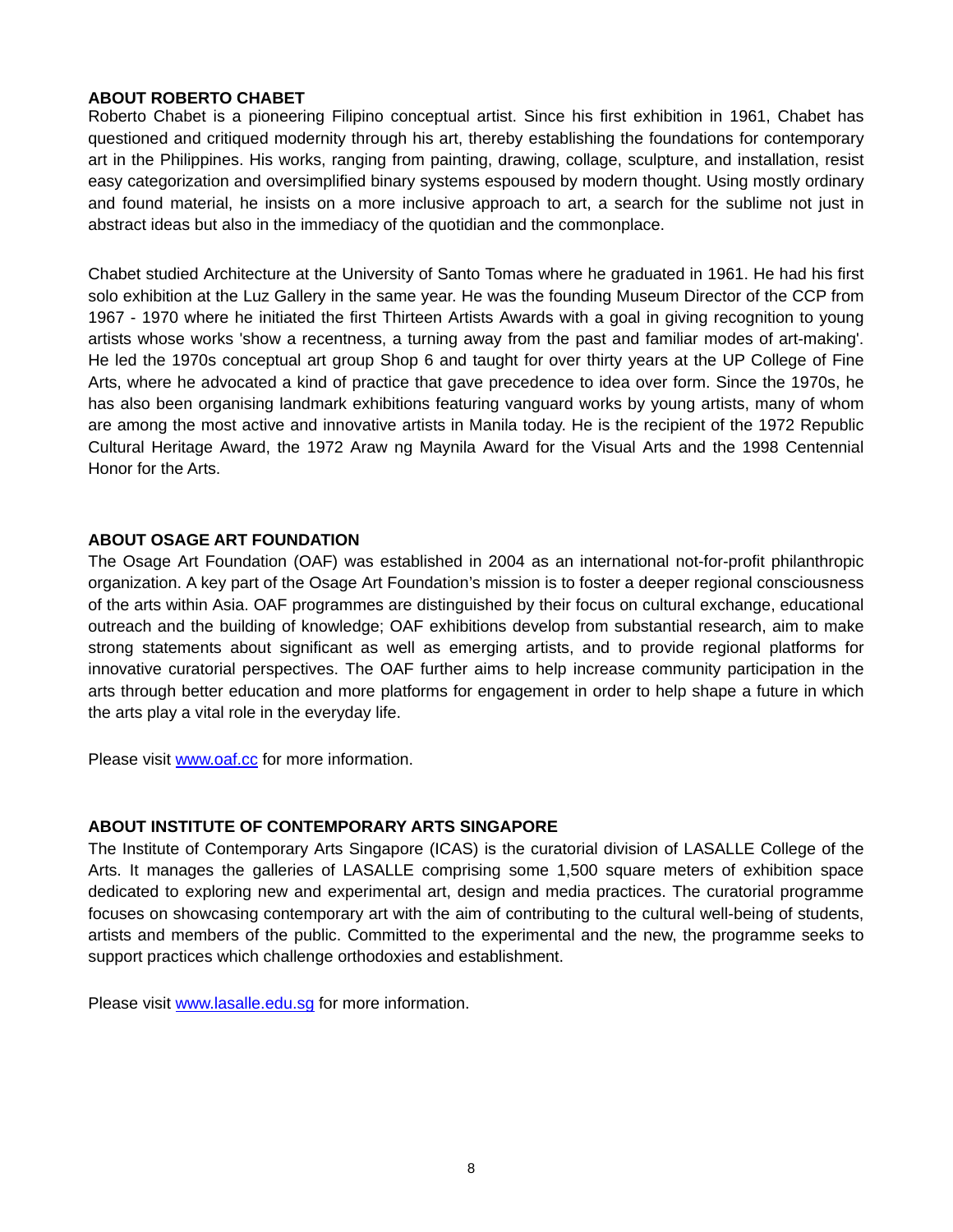#### **ABOUT ASIAN CULTURAL COUNCIL**

The Asian Cultural Council (ACC) is the only organization in the world whose sole mission is to support cultural exchange between the United States and Asia and within the countries of Asia. Headquartered in New York city, the ACC maintains offices in Hong Kong and Tokyo with partner Foundations in Manila and Taipei. Grants are awarded for research and creative projects across a wide spectrum of the performing and visual arts, and across both traditional and contemporary concentrations. Some grants are also made to educational and cultural institutions engaged in projects of special significance to Asian-American exchange. The ACC is both a grant-making and grant-seeking organization, raising funding from corporate, foundation and individual donors in both the United States and Asia.

Please visit [www.asianculturalcouncil.org](http://www.asianculturalcouncil.org/) for more information.

#### **ABOUT KING KONG ART PROJECTS UNLIMITED**

King Kong Art Projects Unlimited is a non-profit artist organization that supports the alternative in Philippine art through exhibitions, talks, educational programs, research and documentation, publications, and other art-related projects. The organization was established in 2010 by artists Ringo Bunoan, Nilo Ilarde, Mawen Ong, Soler Santos, and MM Yu.

Please visit [www.kingkongartprojects.org](http://www.kingkongartprojects.org/) for more information.

#### **MEDIA ENQUIRY**

#### **SINGAPORE:**

| Kimberly Shen     |                              | <b>Charles Merewether</b> |                                   |  |
|-------------------|------------------------------|---------------------------|-----------------------------------|--|
| Tel:              | (65) 6496 5075               | Tel:                      | (65) 6496 5071                    |  |
| Fax:              | (65) 6496 5065               | Fax:                      | (65) 6496 5065                    |  |
| Email:            | kimberly.shen@lasalle.edu.sg | Email:                    | charles.merewether@lasalle.edu.sg |  |
| <b>HONG KONG:</b> |                              |                           |                                   |  |
| Amie Hibbard      |                              | Joyce Lau                 |                                   |  |
| Tel:              | (852) 2793 4817              | Tel:                      | (852) 2793 4817                   |  |
| Fax:              | (852) 3007 2988              | Fax:                      | (852) 3007 2988                   |  |
| Email:            | amiehibbard@osagegallery.com | Email:                    | joycelau@osagegallery.com         |  |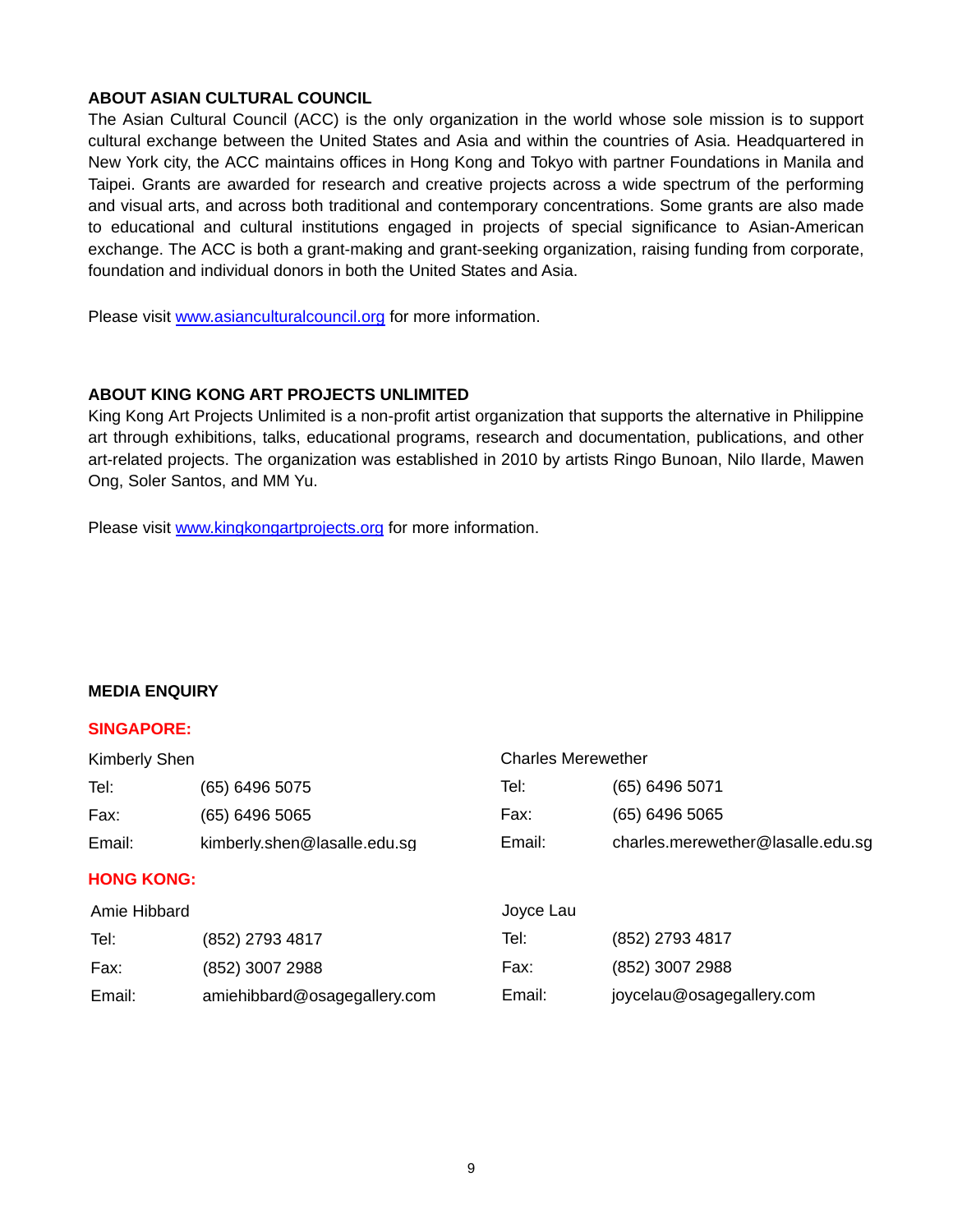# Supported by:



# International Herald Tribune

THE GLOBAL EDITION OF THE NEW YORK TIMES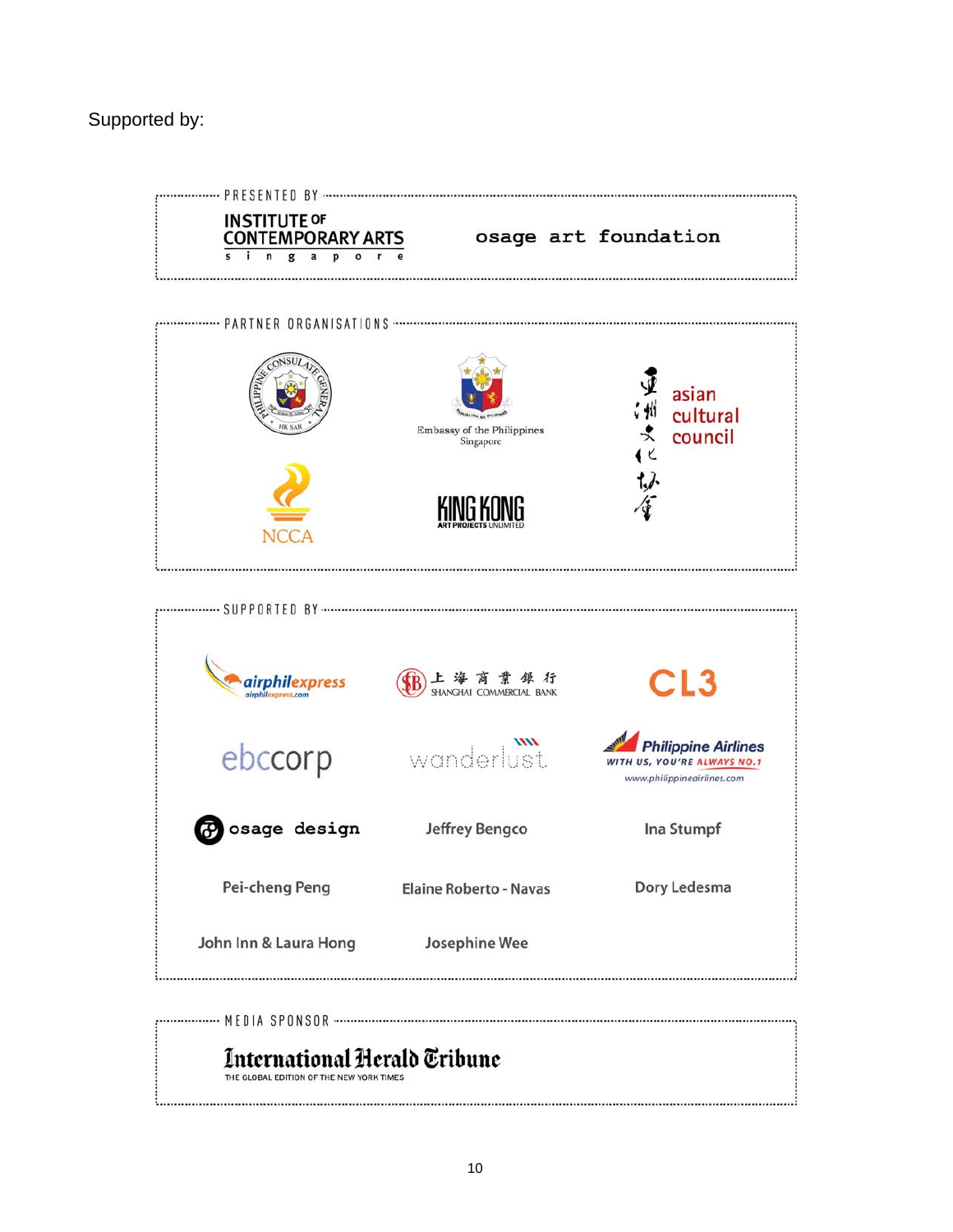# **Press Images**

# TO BE CONTINUED



Installation View, Institute of Contemporary Arts Singapore, LASALLE College of the Arts Photos courtesy of At Maculangan / Pioneer Studio, Manila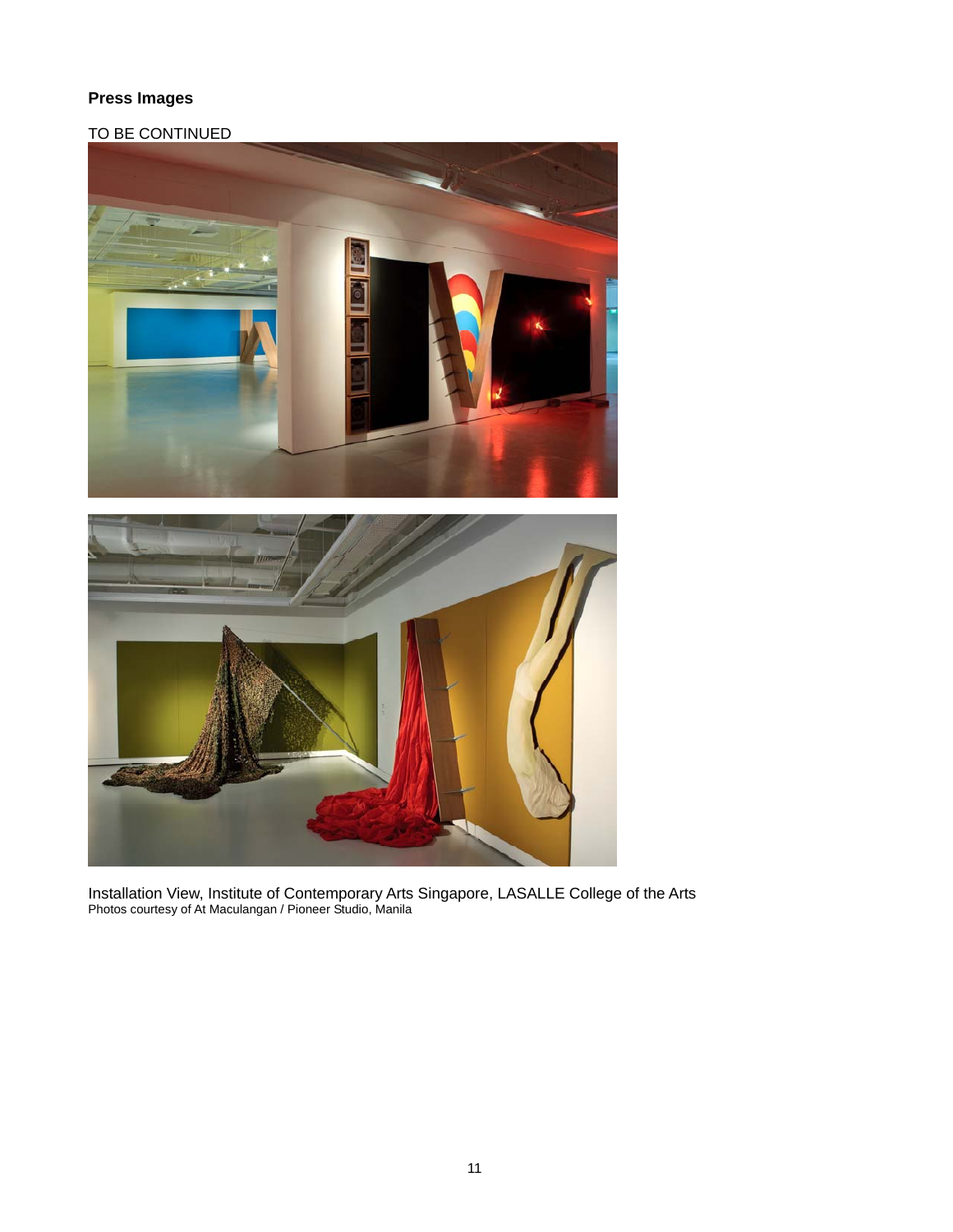#### COMPLETE AND UNABRIDGED PART I



Roberto Chabet, **Complete & Unabridged**, 2010, Neon, plywood, metal bracket, transformer, 488cm X 30cm X 17cm Image courtesy of MM Yu



Felix Bacolor, **TERMINAL**, 2010, Installation,1067cm X 61cm X 61cm Image courtesy of MM Yu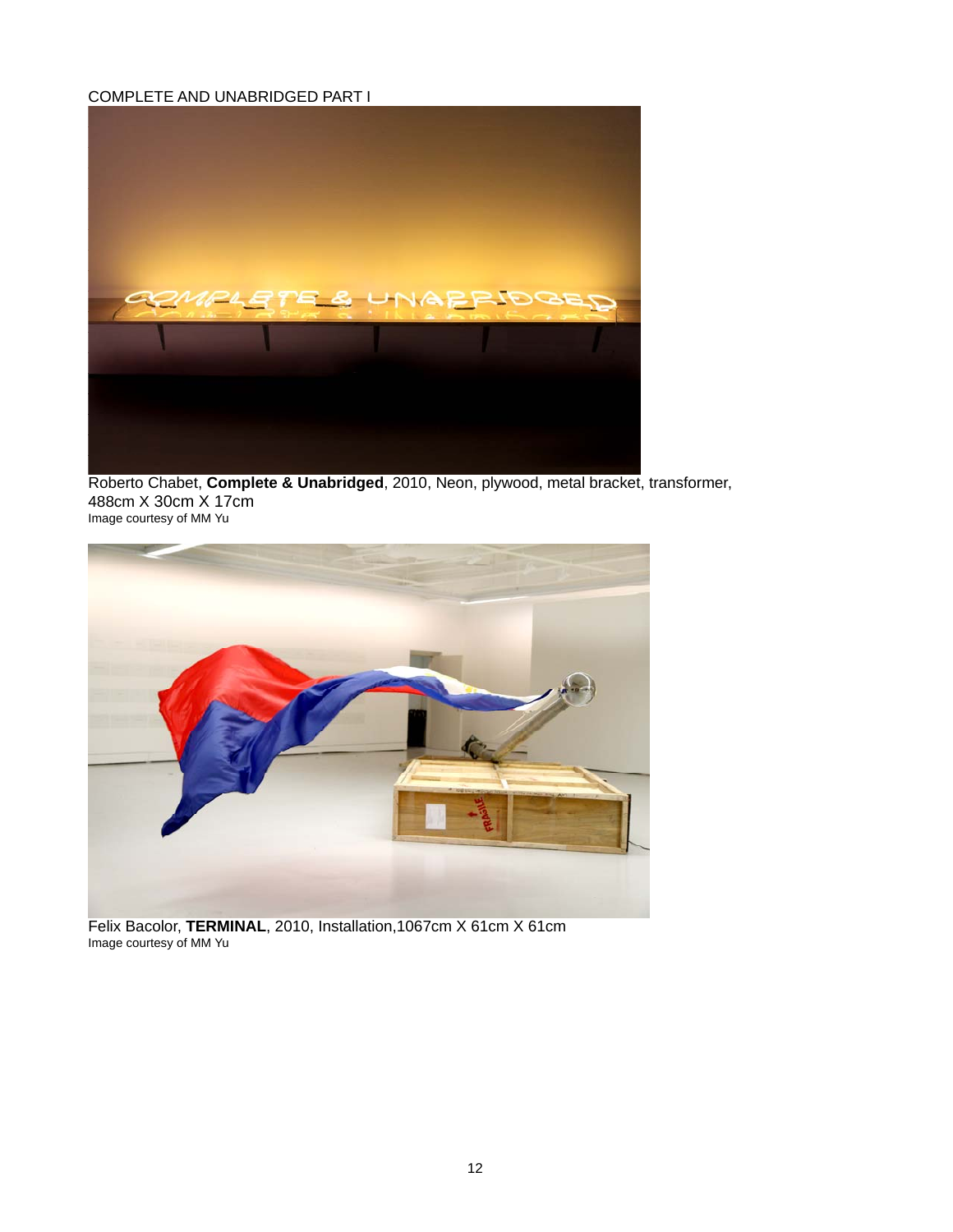

Juan Alcazaren, **INVOLUNTARY**, 2009, Installation, Dimensions Variable Image courtesy of MM Yu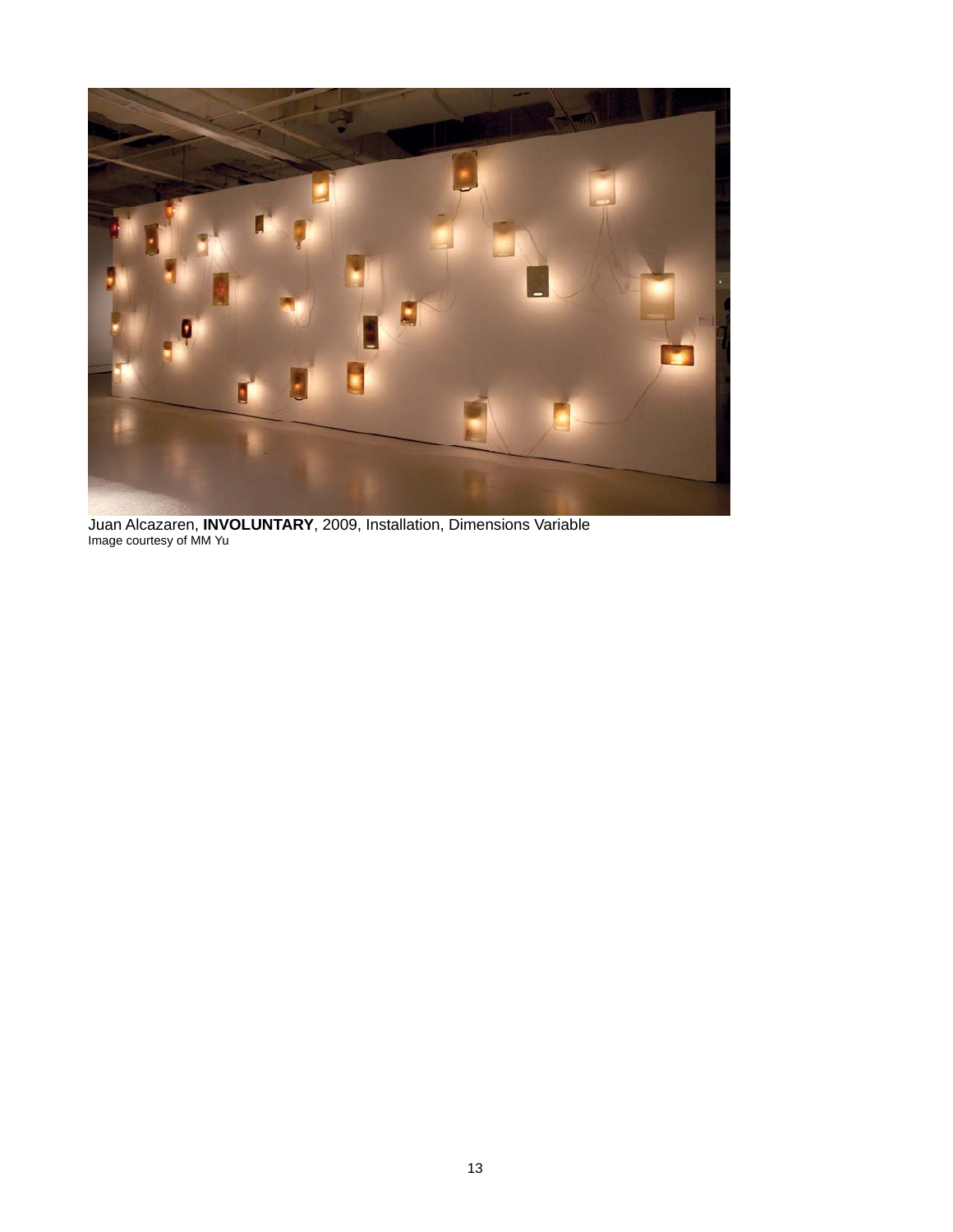COMPLETE & UNABRDIGED PART II



Kaloy Olavides, **Etherealscape: Full Screen**, 2008, Collage, 122cm X 122cm



Gary-Ross Pastrana, **Stream**, 2008, Re-assembled boat, 585cm